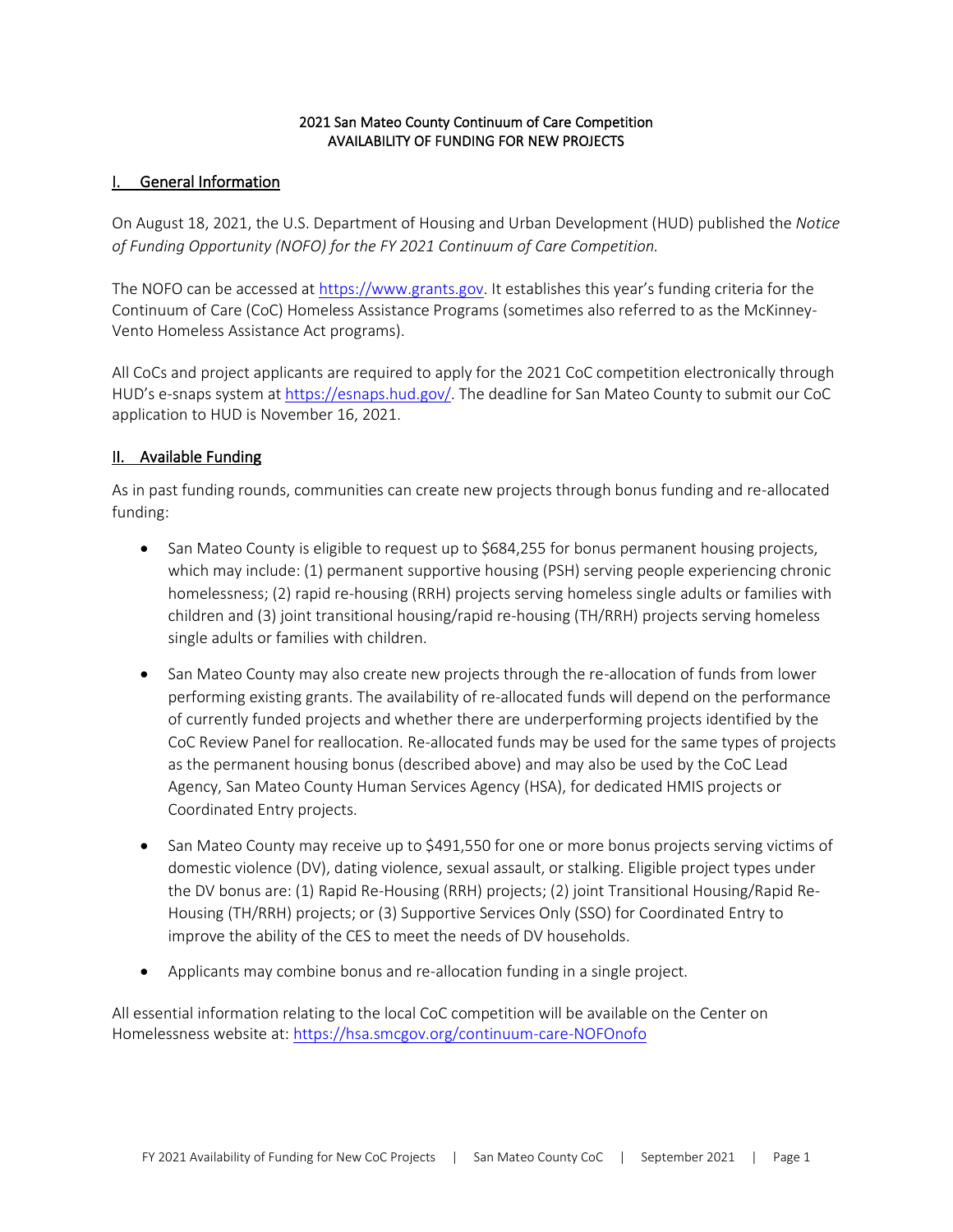# **III.** Eligible Project Types and Requirements

### A. Project Requirements

The table below summarizes requirements for Permanent Supportive Housing (PSH), Rapid Re-Housing (RRH), and Joint Transitional Housing/Rapid Re-Housing (TH/RRH) projects created using bonus funds or reallocated funds. The information presented below is only a general summary and applicants are strongly encouraged to review the 2021 CoC NOFO, New Project Application Detailed Instructions, and the Interim CoC Rule (24 CFR 578) for further information. All are available at: <https://www.hudexchange.info/programs/coc/>

| Category                                                             | <b>Permanent Supportive</b><br>Housing (PSH)                                                                                                                                                                                                                                                                                                                                                                                                                                                                                                                                                                                                          | Rapid Re-Housing (RRH)                                                                                                                                           | Joint Transitional<br>Housing/Rapid Re-Housing<br>(TH/RRH)                                                                                                         |
|----------------------------------------------------------------------|-------------------------------------------------------------------------------------------------------------------------------------------------------------------------------------------------------------------------------------------------------------------------------------------------------------------------------------------------------------------------------------------------------------------------------------------------------------------------------------------------------------------------------------------------------------------------------------------------------------------------------------------------------|------------------------------------------------------------------------------------------------------------------------------------------------------------------|--------------------------------------------------------------------------------------------------------------------------------------------------------------------|
| Eligible<br>Applicants                                               | Non-profits, government entities, public housing authorities                                                                                                                                                                                                                                                                                                                                                                                                                                                                                                                                                                                          |                                                                                                                                                                  |                                                                                                                                                                    |
| Eligible<br>Participants                                             | For regular PSH: persons<br>$\bullet$<br>experiencing chronic<br>homelessness<br>For DedicatedPlus<br>Projects: persons<br>experiencing chronic<br>homelessness plus some<br>additional categories of<br>participants (see below)                                                                                                                                                                                                                                                                                                                                                                                                                     | $\bullet$<br>CFR 578.3<br>$\bullet$<br>below.                                                                                                                    | Persons who qualify as homeless under paragraphs<br>(1), (2) and (4) of the HUD Homeless Definition, 24<br>Additional information on youth eligibility is provided |
| Participant<br>Selection                                             | All projects must participate in coordinated entry, and selection of program participants<br>must be consistent with the CoC's Coordinated Entry process.                                                                                                                                                                                                                                                                                                                                                                                                                                                                                             |                                                                                                                                                                  |                                                                                                                                                                    |
| Eligible<br>Activities/<br>Expenses<br>(24 CFR<br>578.37-<br>578.63) | Acquisition<br>$\bullet$<br>Rehabilitation,<br>$\bullet$<br>New construction<br>$\bullet$<br>Leasing<br>$\bullet$<br>Rental Assistance (TRA,<br>SRA, PRA)<br><b>Operating Costs</b><br><b>Support Services</b><br>Project Administration                                                                                                                                                                                                                                                                                                                                                                                                              | Short Term Rental<br>Assistance (up to 3<br>months)<br>Medium Term Rental<br>Assistance (3 to 24<br>months)<br><b>Support Services</b><br>Project Administration | Leasing<br>$\bullet$<br>Short- or Medium-Term<br>Rental Assistance<br><b>Supportive Services</b><br><b>HMIS</b><br>Project Administration                          |
| Support<br>Services                                                  | Grant funds may be used for any supportive service listed as eligible under 578.53<br>Applicants are strongly encouraged to request 1-year grants so as to maximize available<br>funding. Some project types may request initial terms of 2-5 or 15 years (see NOFO). HUD<br>will allow new projects to request a 1 year of funding with a longer initial grant term not<br>to exceed 18 months. HUD has determined that most new projects requesting 1 year of<br>funding normally take approximately 3 to 6 months to begin fully operating the new<br>project (e.g., hiring staff, developing partnerships with landowners if leasing or renting). |                                                                                                                                                                  |                                                                                                                                                                    |
| <b>Grant Term</b>                                                    |                                                                                                                                                                                                                                                                                                                                                                                                                                                                                                                                                                                                                                                       |                                                                                                                                                                  |                                                                                                                                                                    |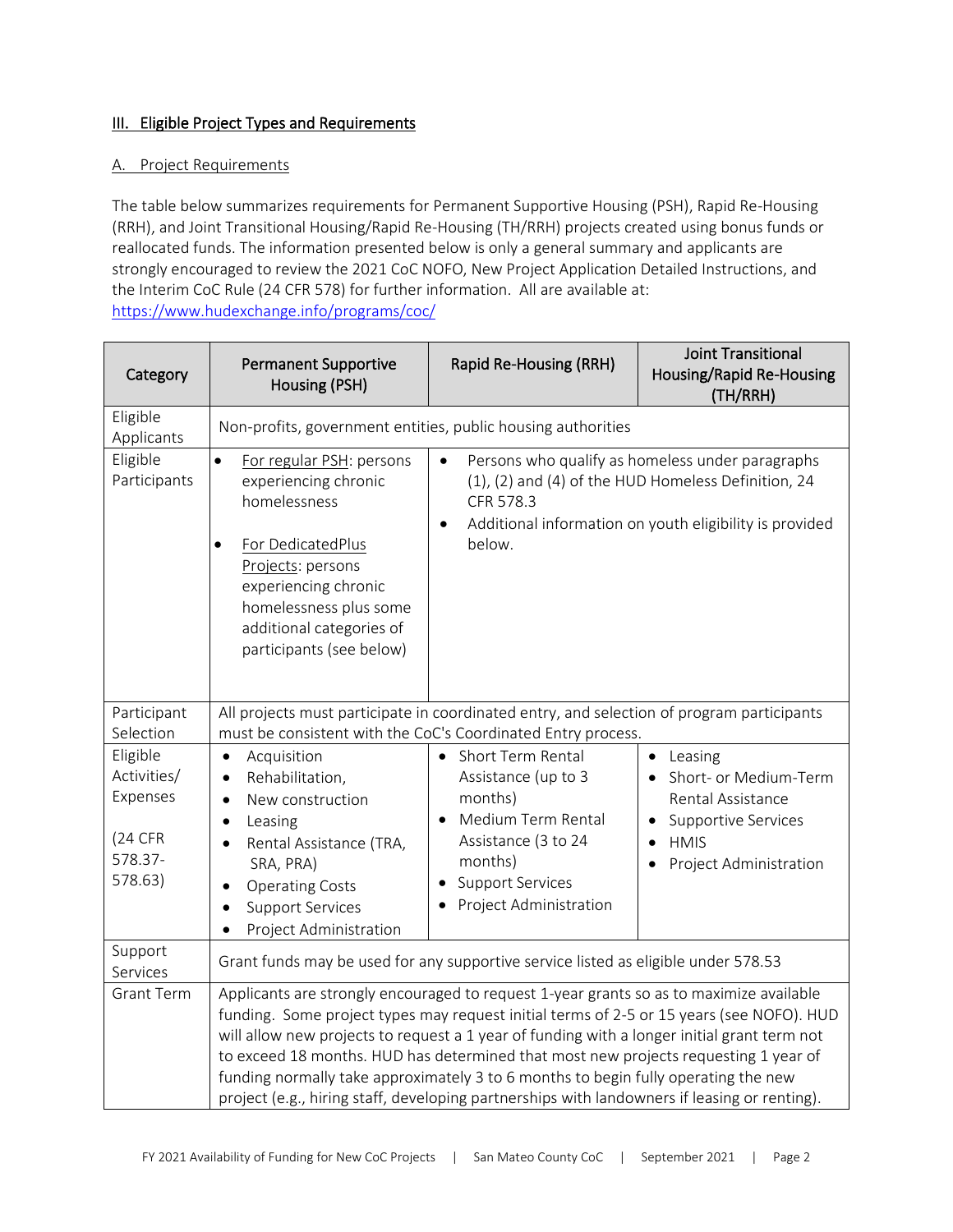| Category   | <b>Permanent Supportive</b><br>Housing (PSH)                                                                                                                                                                                                                                                                                                                | Rapid Re-Housing (RRH) | <b>Joint Transitional</b><br><b>Housing/Rapid Re-Housing</b><br>(TH/RRH) |
|------------|-------------------------------------------------------------------------------------------------------------------------------------------------------------------------------------------------------------------------------------------------------------------------------------------------------------------------------------------------------------|------------------------|--------------------------------------------------------------------------|
|            | Therefore, a new project requesting 1 year of funding may request a grant term of 12<br>months to 18 months that will allow for the additional start-up process. Additional details<br>can be found in NOFO and applicants are strongly encouraged to refer to the document<br>for additional details.                                                      |                        |                                                                          |
| Timeliness | Must begin operations in a timely manner. HUD strongly encourages all rental assistance<br>to begin within 12 months of award.                                                                                                                                                                                                                              |                        |                                                                          |
| Match      | 25% of total grant request. Leasing funds do not have to be matched. Match can be cash<br>or in-kind and must be spent on eligible project costs.                                                                                                                                                                                                           |                        |                                                                          |
| Youth      | Any youth-serving provider funded under this NOFO may serve unaccompanied youth<br>aged 24 and under (or families headed by youth aged 24 and under) who have an unsafe<br>primary nighttime residence and no safe alternative to that residence. Applicants should<br>review the NOFO for additional information on definitions of youth-serving provider. |                        |                                                                          |

*Dedicated Plus PSH Projects*: PSH Projects that elect to apply as Dedicated Plus Projects are not restricted to serving only chronically homeless people and may serve an expanded set of participants:

- 1. Experiencing chronic homelessness as defined in 24 CFR 578.3;
- 2. Residing in a transitional housing project that will be eliminated and meets the definition of chronically homeless in effect at the time in which the individual or family entered the transitional housing project;
- 3. Residing in a place not meant for human habitation, emergency shelter, orsafe haven; but the individuals or families experiencing chronic homelessness as defined at 24 CFR 578.3 had been admitted and enrolled in a permanent housing project within the last year and were unable to maintain a housing placement;
- 4. Residing in transitional housing funded by a Joint TH and PH-RRH component project and who were experiencing chronic homelessness as defined at 24 CFR 578.3 prior to entering the project;
- 5. Residing and has resided in a place not meant for human habitation, a safe haven, or emergency shelter for at least 12 months in the last three years, but has not done so on four separate occasions and the individual or head of household meet the definition of 'homeless individual with a disability; or
- 6. Receiving assistance through a Department of Veterans Affairs (VA)-funded homeless assistance program and met one of the above criteria at initial intake to the VA's homeless assistance system.

# B. Domestic Violence Bonus Projects

This year's NOFO includes a set aside of \$102 million for bonus projects serving survivors of domestic violence, dating violence, sexual assault, or stalking. San Mateo County can receive up to \$491,550 for one or more DV bonus projects. DV bonus funds can be used for Rapid Re-Housing (RRH), Transitional Housing/Rapid Re-Housing (TH/RRH), or Support Services Only (SSO) for Coordinated Entry to implement policies to ensure CES meets the needs of domestic violence survivors.

DV bonus projects must meet all the requirements of the applicable project component (RRH, Joint TH/RRH) – see chart above. DV bonus projects are restricted to serve only those households in the target population.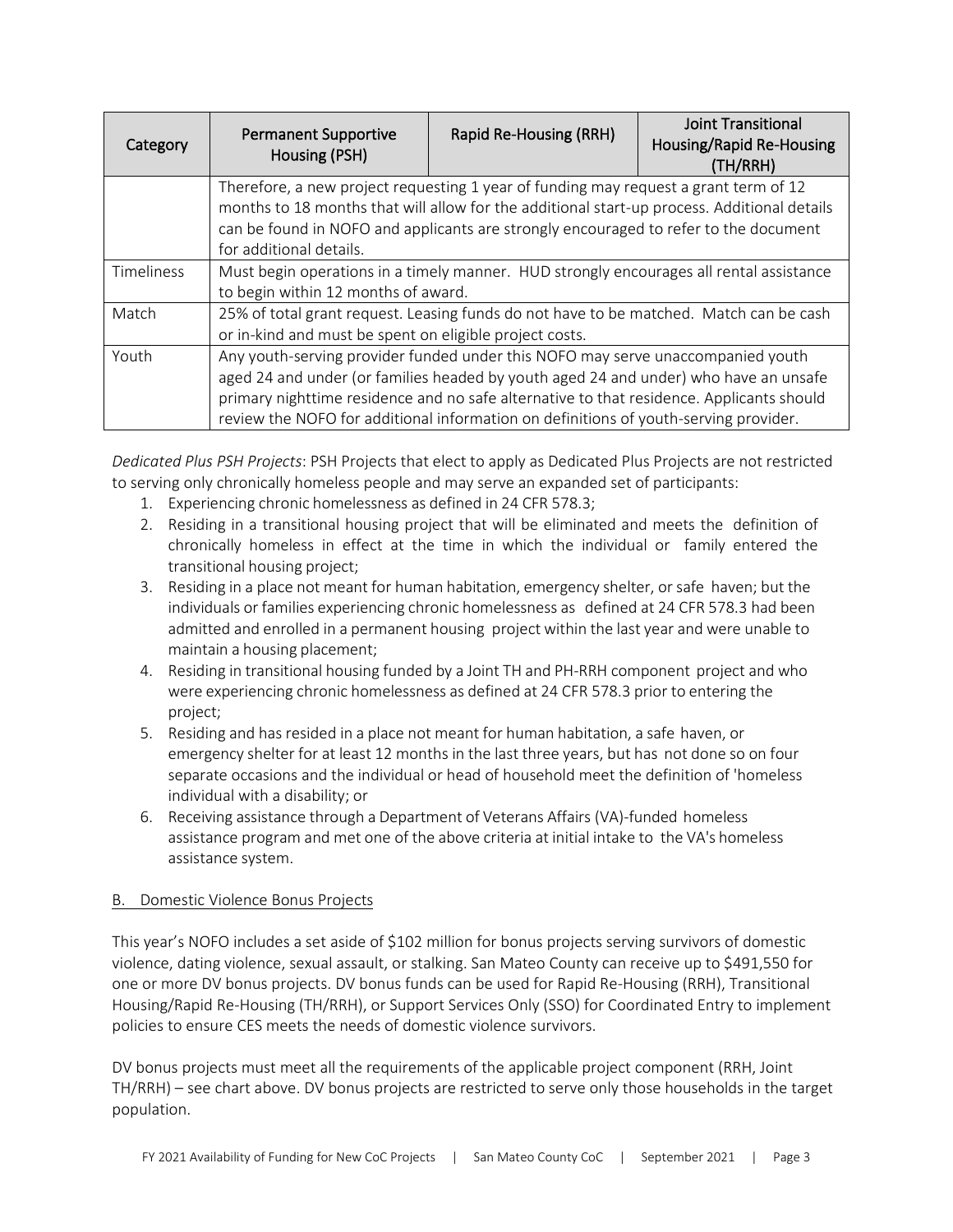Additional requirements:

- CoC's may submit multiple projects in the RRH and Joint TH/RRH categories, but only one SSO project for Coordinate Entry.
- The minimum DV bonus grant will be \$50,000.
- All DV bonus projects must be ranked on the Project Priority List.
- HUD will select DV projects for funding based on the overall CoC score, need for the project, and quality of the project applicant.
- DV bonus projects selected for funding will be funded from the DV bonus pot and removed from the Priority List. All remaining projects will move up in Rank.
- DV bonus projects not selected for funding by HUD will retain the ranking provided by the CoC and be considered as a normal ranked project.

### C. Expansion Projects

Applicants that already have an existing CoC funded PSH or RRH project may apply to use either bonus or re-allocation funding to create new projects that are expansions of existing projects. This provides an opportunity for the CoC to expand capacity for projects that are high performers and for which additional capacity is needed. The expansion project must be of the same project-type as the existing project – PSH projects can add more PSH units and RRH projects may add more RRH slots. Existing TH projects may not add RRH slots to become a joint TH/RRH project. Joint TH/RRH projects must be created as entirely new projects.

Project applicants may expand an existing renewal project that is not currently dedicated to serving survivors of domestic violence, dating violence, or stalking that meet the definition of homeless in 24 CFR 578.3 to dedicate additional beds, units, persons served, or services provided to existing program participants to this population.

### D. Transition Grants

Applicants that want to transition one of their existing projects to a new project component (e.g., TH becomes RRH or RRH becomes PSH) can do so by voluntarily re-allocating their existing grant and creating a new project. Unlike regular re-allocation, with Transition Grants there will be no "lag time" between the end of the old project and the beginning of the new project. Some other restrictions apply (see NOFO).

### E. Threshold and Project Quality Requirements

The 2021 HUD NOFO requires that all projects (new and renewal) must meet Threshold Requirements as listed in Section V.C.3 (page 44-50). Applicants are strongly encouraged to review Section V.C.3. of the NOFO to ensure that threshold requirements are met.

In addition, all new PSH, RRH and Joint TH/RRH projects will be scored by HUD for Project Quality using the criteria listed below.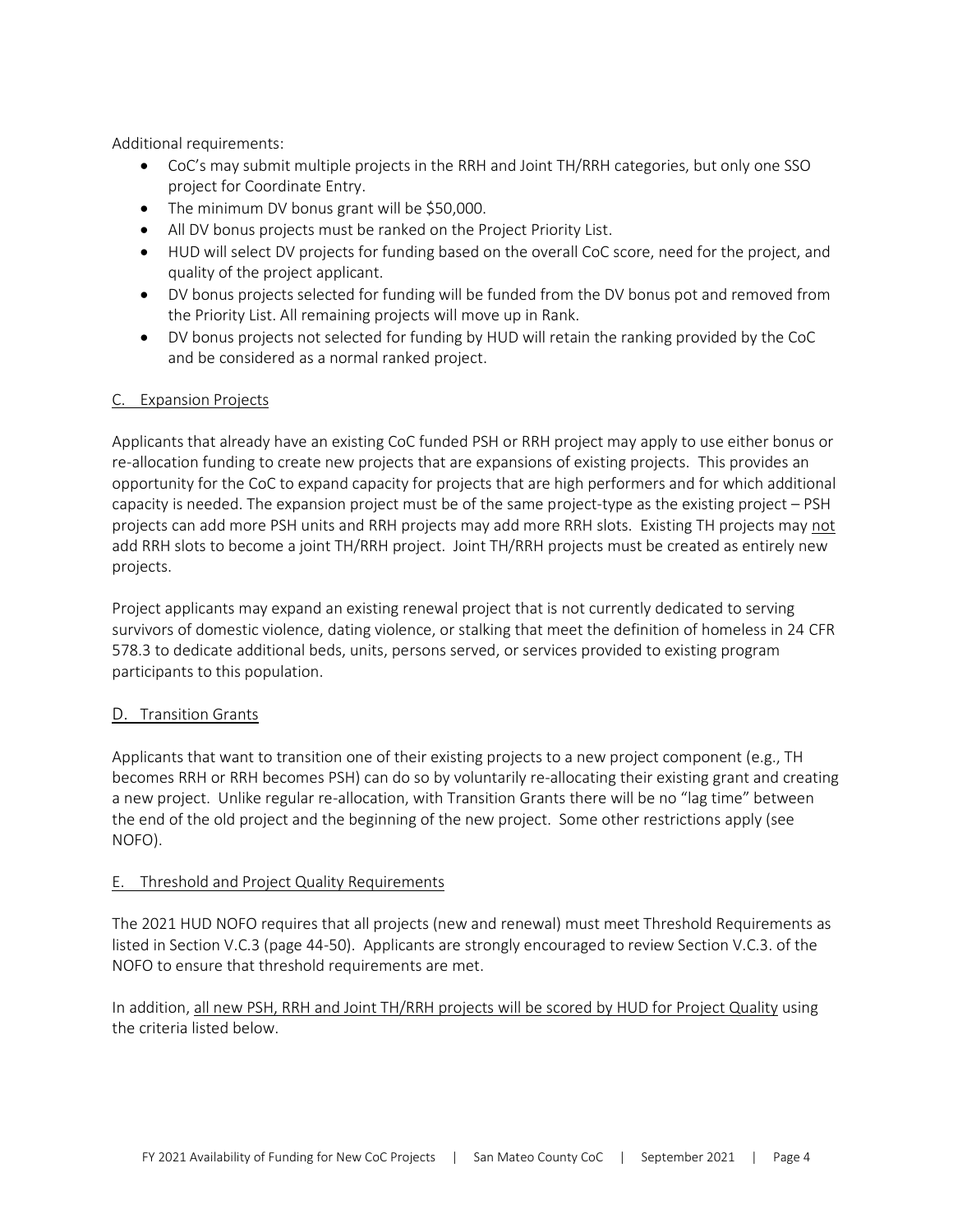PSH and RRH projects must receive a minimum of 3 out of 4 points. Projects that do not receive at least 3 points and the point under the third criteria will be rejected.

- 1. Whether the type of housing, number, and configuration of units will fit the needs of the program participants (e.g., two or more bedrooms for families) (1 point);
- 2. Whether the type of supportive services that will be offered to program participants will ensure successful retention or help to obtain permanent housing–this includes all supportive services, regardless of funding source (1 point);
- 3. Whether the proposed project has a specific plan for ensuring that program participants will be individually assisted to obtain benefits from the mainstream health, social, and employment programs for which they are eligible to apply (e.g., Medicare, Medicaid, SSI, Food Stamps, local Workforce office, early childhood education) (1 point); and
- 4. Whether program participants are assisted to obtain and remain in permanent housing in a manner that fits their needs (e.g., provides the participant with some type of transportation to access needed services, safety planning, case management, additional assistance to ensure retention of permanent housing) (1 point).

Joint TH/RRH projects must receive a minimum of 4 out of 6 points. Projects that do not receive at least 4 out of 6 points and the point under the fourth criteria will be rejected.

- 1. Whether the type of housing, number, and configuration of units will fit the needs of the program participants (1 point);
- 2. Whether the proposed project will provide enough RRH assistance to ensure that at any given time a program participant may move from transitional housing to permanent housing (1 point);
- 3. Whether the type of supportive services that will be offered to program participants will ensure successful retention or help to obtain permanent housing–this includes all supportive services, regardless of funding source (1 point);
- 4. Whether program participants are assisted to obtain and remain in permanent housing in a manner that fits their needs (e.g., provides the participant with some type of transportation to access needed services, safety planning, case management, additional assistance to ensure retention of permanent housing) (1 point).
- 5. Whether program participants are assisted to obtain and remain in permanent housing in a manner that fits their needs(e.g., provides the participant with some type of transportation to access needed services, safety planning, case management, additional assistance to ensure retention of permanent housing) (1 point); and
- 6. Whether the project adheres to a housing first model as defined in the NOFO (Section III. B.2.o). (1 point).

# IV. Application Process for New Project Applicants

### A. Application Format for New Projects

Interested applicants must complete the New Project Application in HUD's e-snaps website and the CoC's New Project Application Narrative. The CoC's review panel will use the information provided in the esnaps Project Application and New Project Application Narrative to determine whether a new project will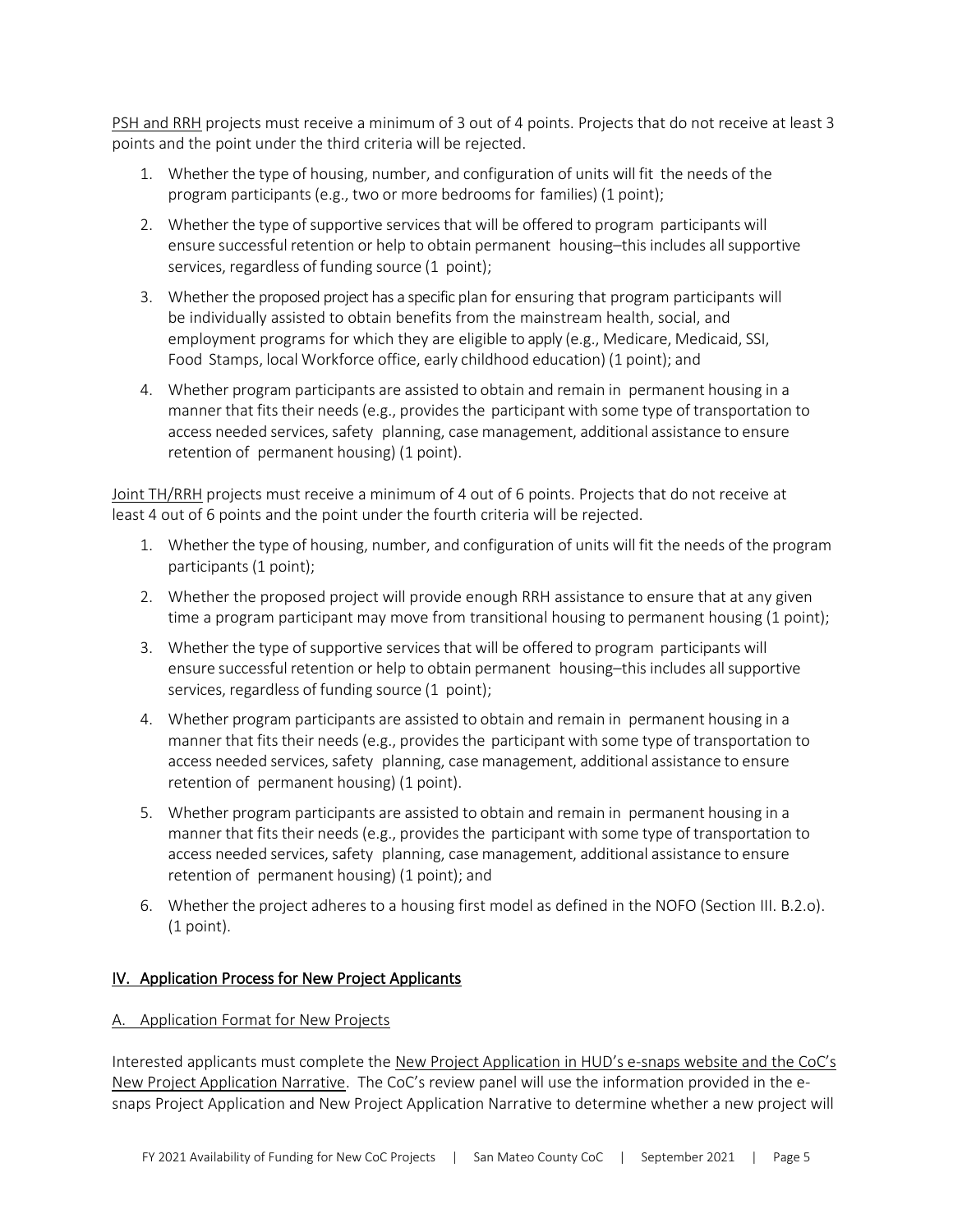be included in this year's application, and where it will be ranked. The New Project Application Narrative is a Word document containing responses from the e-snaps Project Application as well as written responses to additional questions for submission to the CoC Review Panel. HSA will provide a template for the New Project Application Narrative (the template will be posted online at HSA's NOFO website at [https://hsa.smcgov.org/2019-continuum-care-NOFO-notice-funding-availability](https://hsa.smcgov.org/2019-continuum-care-nofa-notice-funding-availability)

Applicants should email the following documents t[o HSA\\_Homeless\\_Programs@smcgov.org](mailto:HSA_Homeless_Programs@smcgov.org) no later than October 6, 2021 by 5:00 pm . Note: do NOT click the "submit" button in-snaps.

- 1. PDF of Project Application from e-snaps (see Section V, below for more information)
- 2. New Project Application Narrative in Word using the template provided by HSA

### B. Application Timeline for New Projects

Following is the application timeline for 2021. Note that dates are subject to change. Any changes to the timeline will be emailed to renewal applicants and posted on the HSA website for the 2021 CoC NOFO at [https://hsa.smcgov.org/continuum-care-NOFOnofo](https://hsa.smcgov.org/continuum-care-nofanofo)

| Date                        | Activity                                                                 |  |
|-----------------------------|--------------------------------------------------------------------------|--|
| August 18, 2021             | 2021 CoC NOFO released                                                   |  |
| September 10, 2021          | CoC Steering Committee meeting to approve review, ranking and            |  |
|                             | tiering criteria/strategy (the Project Review and Ranking Process)       |  |
| September 15, 2021          | Informational Meeting for Applicants (new and renewal). For Zoom         |  |
| 9:00 to 10:00 a.m.          | link, please go to: https://hsa.smcgov.org/continuum-care-NOFOnofo       |  |
|                             | Project Applications due to HSA by email to                              |  |
|                             | HSA Homeless Programs@smcgov.org no later than October 6, 2021           |  |
| October 6, 2021, by 5:00 pm | by 5:00 pm. Applicants must submit the following documents by email.     |  |
|                             | A PDF of the completed project applications from e-snaps                 |  |
|                             | The completed New Project Application Narrative in Word                  |  |
| Week of October 18, 2021    | Review panel meeting; rating and ranking of applications                 |  |
| By October 22, 2021         | Applicants notified whether their application is included on the Project |  |
|                             | Priority List                                                            |  |
| By October 22, 2021         | Applicants receive technical corrections to e-snaps submission           |  |
| October 27, 2021, by 5:00   | Appeals due to HSA via email to:                                         |  |
| pm                          | HSA Homeless Programs@smcgov.org                                         |  |
| October 29, 2021            | Corrected applications due in e-snaps                                    |  |
| November 2, 2021            | Applicants receive response to appeals                                   |  |
| November 8, 2021            | CoC Steering Committee Meeting to approve final project ranking          |  |
| November 8, 2021            | Final corrections due in e-snaps                                         |  |
| November 12, 2021           | HSA staff submit final application to HUD                                |  |
| November 16, 2021           | Application due date                                                     |  |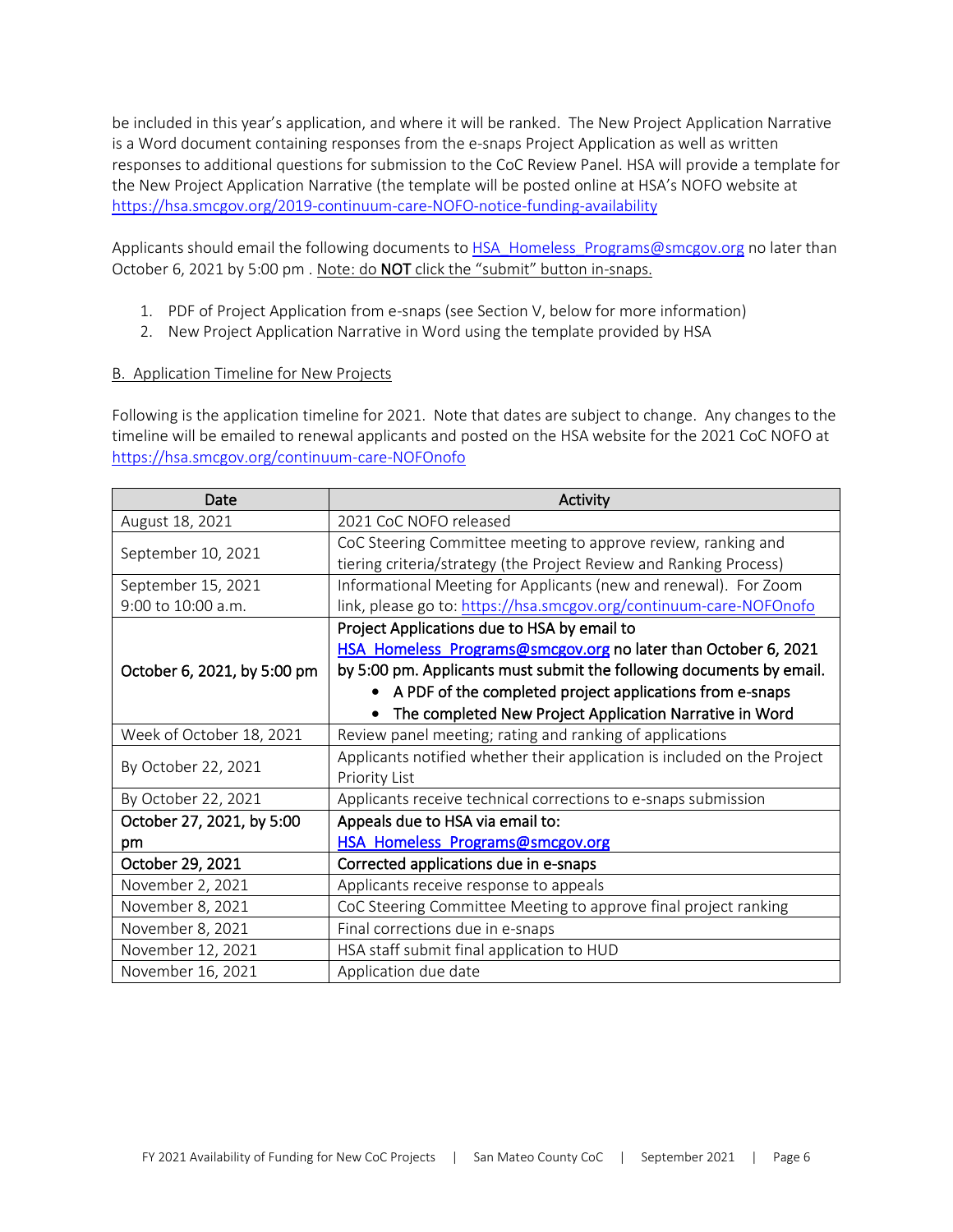### C. Rating and Ranking Process and Criteria

On September 10, 2021, the CoC Steering Committee will approve a written project review and ranking criteria and process, including an adopted strategy relating to putting projects into Tier 2 (the Project Review and Ranking Process). The objective of the tiering strategy will be to position the CoC to retain as much funding as possible, while taking a broad, system-wide approach to identifying which elements of the system to put at-risk. Projects will be rated on the following key rating factors:

- 1. Alignment with HUD System Performance Objectives
- 2. Targeting and Outreach
- 3. Appropriateness of Housing
- 4. Housing First Model
- 5. Service Plan
- 6. Timing
- 7. Applicant Capacity
- 8. Financial Feasibility and Effectiveness
- 9. Project Type Prioritization

The specific scoring system and detailed rating factors may be found in the *San Mateo County CoC 2021 CoC Competition Project Review and Ranking Process.* This document will be posted on the HSA website for the 2021 CoC NOFO at: [https://hsa.smcgov.org/continuum-care-NOFOnofo](https://hsa.smcgov.org/continuum-care-nofanofo) and emailed widely to CoC members and other community stakeholders.

### D. Bonus Points for Projects Leveraging Housing and Healthcare Resources

In the FY 2021 NOFO, HUD will provide additional points in the overall CoC application for communities that include one or more permanent housing projects (PSH or RRH) on the Project Priority List demonstrating coordination with housing providers and health care organizations. To align with this HUD priority, bonus points will be awarded to new PSH or RRH projects with the following features:

- Project utilizes housing subsidies or subsidized housing units not funded through the CoC or ESG program, such as through private organizations, State or local government (including HOME funds from the American Rescue Plan), Public Housing Agencies, faith-based organizations or federal programs other than CoC or ESG.
	- o For PSH projects, at least 25% of units must be funded by a non-CoC source
	- o For RRH projects, at least 25% of participants must receive housing through a non-CoC source
- Project utilizes healthcare resources (including behavioral health) to help individuals and families experiencing homelessness. Sources of healthcare resources may include: direct contributions from a public or private health insurance provider to the project; or provision of healthcare services by a private or public organization tailored to the participants of the project. Eligibility for the project may not be restricted by the eligibility requirements of the health care service provider.
	- o Amount equivalent to 25% of funding requested from HUD for the project must be covered by a healthcare organization (cash or in-kind)

To receive bonus points, applications must provide written documentation of commitment of resources from the housing or healthcare provider.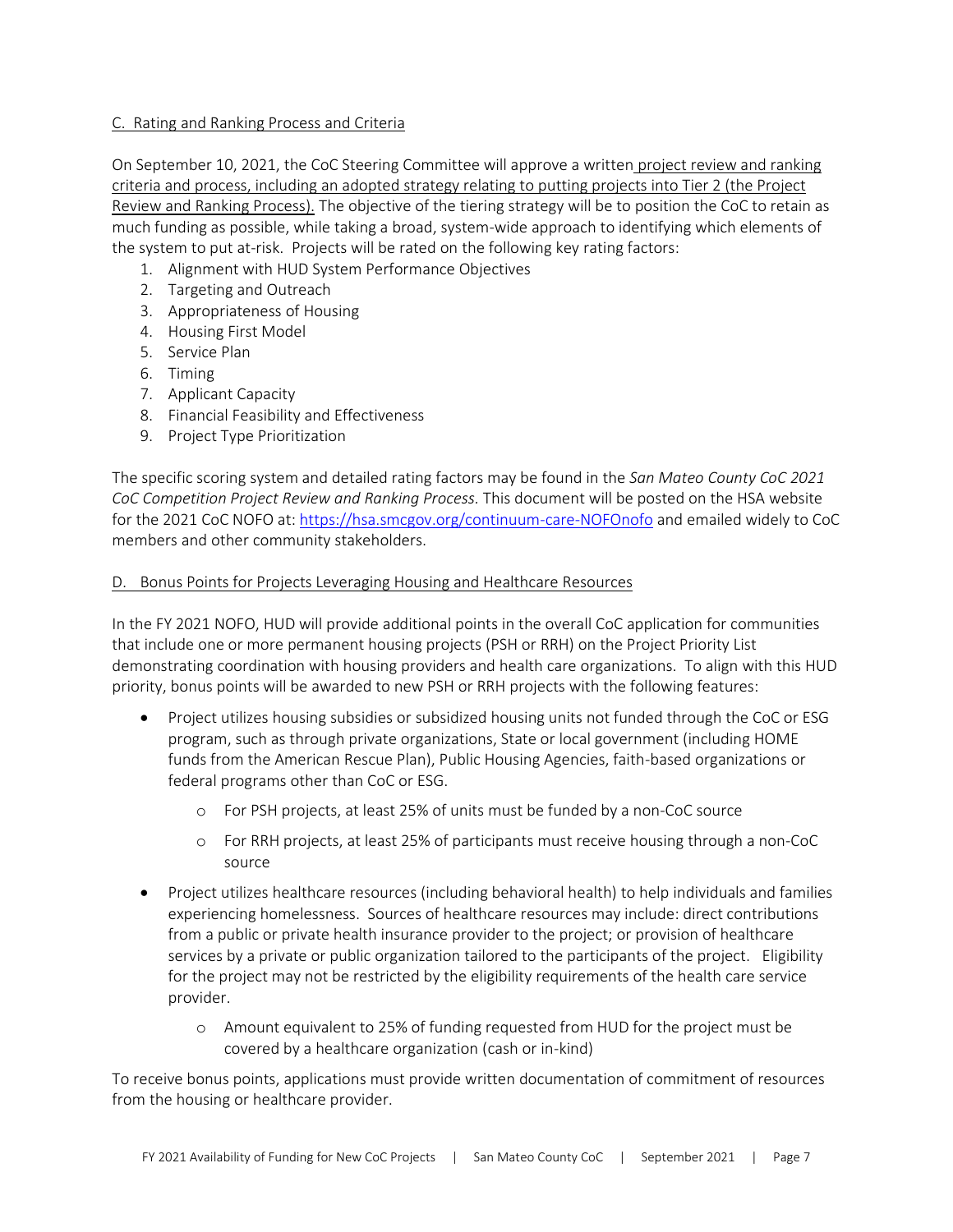Organizations considering applying for a new PSH or RRH program should prioritize developing a partnership with either a housing or healthcare provider (or both) to secure these leveraged resources. Applicants may also enter into a partnership with one or more subrecipients that can leverage these needed resources.

# V. Submitting a New Project in e-snaps

Completing a new Project Application in e-snaps is a multi-step process that can be complex for applicants who are unfamiliar with HUD's online application system. Below are links to HUD instructional resources that explain how to navigate the system.

- *Creating an E-snaps User Profile*. This describes how to set up an account in e-snaps, which is the first step in the application process. <https://files.hudexchange.info/resources/documents/Create-an-e-snaps-User-Profile.pdf>
- *Accessing the Project Application*. This provides instructions on how to access and set up Project Applications. [https://www.hud.gov/sites/dfiles/CPD/documents/FY-2021-Accessing-the-Project-](https://www.hud.gov/sites/dfiles/CPD/documents/FY-2021-Accessing-the-Project-Application.pdf)[Application.pdf](https://www.hud.gov/sites/dfiles/CPD/documents/FY-2021-Accessing-the-Project-Application.pdf)
- *New Project Application Detailed Instructions and Navigational Guide*: This provides instructions about how to access the Project Application in e-snaps and provides screenshots of all the application screens. [https://www.hud.gov/sites/dfiles/CPD/documents/FY-2021-New-](https://www.hud.gov/sites/dfiles/CPD/documents/FY-2021-New-Application-Detailed-Instructions.pdf)[Application-Detailed-Instructions.pdf](https://www.hud.gov/sites/dfiles/CPD/documents/FY-2021-New-Application-Detailed-Instructions.pdf)
- *Common Issues Encountered in E-Snaps*. A useful troubleshooting guide. [https://files.hudexchange.info/resources/documents/Common-Issues-Encountered-in-e](https://files.hudexchange.info/resources/documents/Common-Issues-Encountered-in-e-snaps.pdf)[snaps.pdf](https://files.hudexchange.info/resources/documents/Common-Issues-Encountered-in-e-snaps.pdf)

# VI. Information Sources Available

HUD has made available several information sources regarding this year's Continuum of Care process at the following webpage: [https://www.hudexchange.info/programs/coc/.](https://www.hudexchange.info/programs/coc/) This page links to many different resources, including:

- ➢ The 2021 CoC NOFO
- ➢ e-snaps Navigational Guides and Detailed Project Instructions
- ➢ FAQs about the 2021 CoC Competition

Please note that this year, HUD is NOT using the AAQ help desk for CoC competition questions. Applicants may email questions directly to HUD as follows:

- For questions relating to the competition: [CoCNOFO@hud.gov](mailto:CoCNOFO@hud.gov)
- For questions relating to e-snaps functionality[: e-snaps@hud.gov](mailto:e-snaps@hud.gov)

If you have questions, the Center on Homelessness recommends first directing any questions to our local team, before reaching out to HUD.